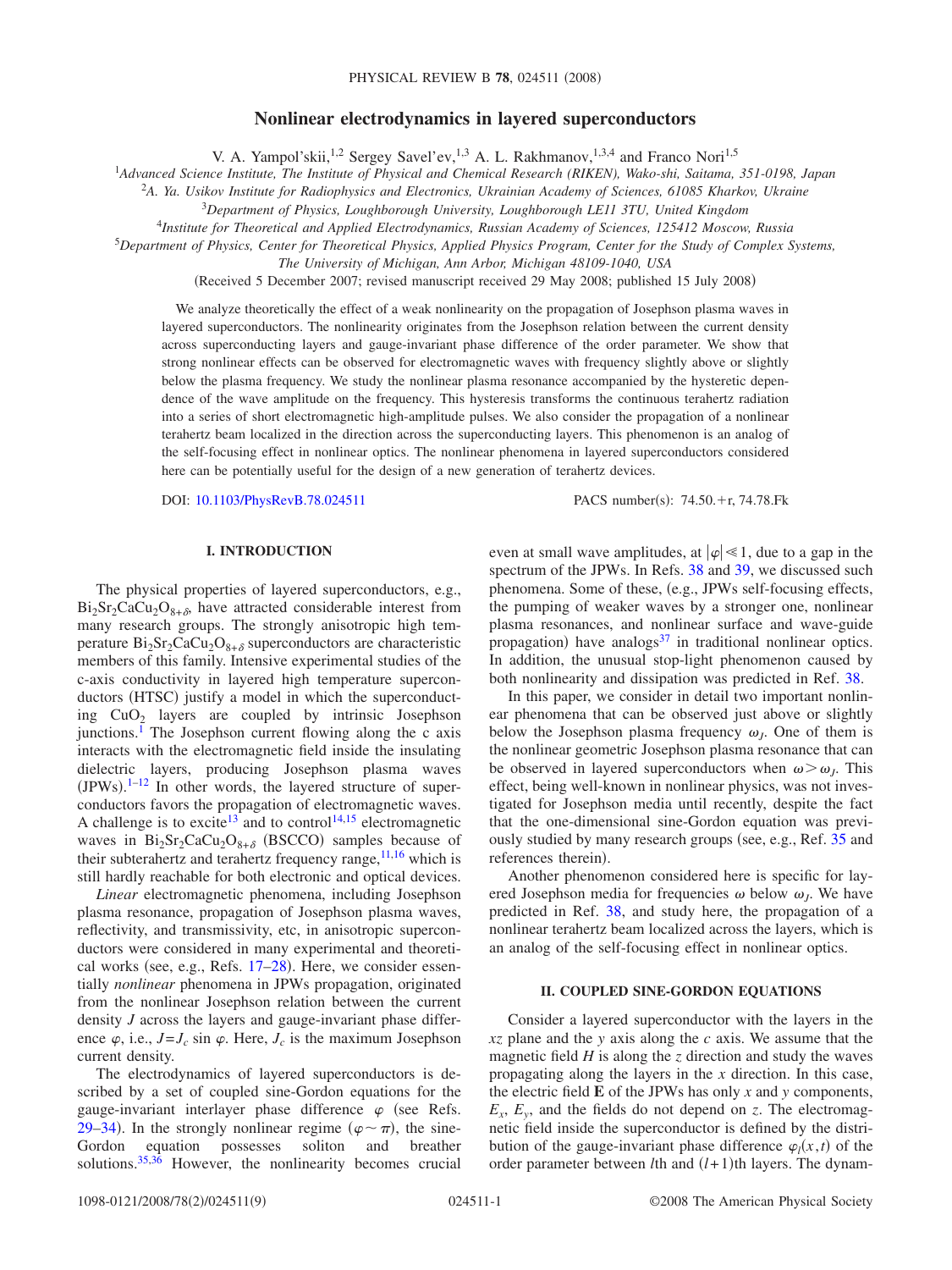ics of  $\varphi_l(x,t)$  can be described by a set of coupled sine-Gordon equations. These equations can be derived either in the model of S-I (superconductor-insulator) multilayered system $^{29}$  or on the basis of the Lawrence-Doniach model.<sup>30[–32](#page-8-17)</sup> The latter approach is more natural for HTSC and we will use it below. In this case, the equations related to  $\varphi_l(x,t)$  and the magnetic field *H<sub>l</sub>* between the *l*th and *(l*  $+1$ )th layers can be written as<sup>40,[41](#page-8-19)</sup>

$$
\frac{\partial^2 \varphi_l}{\partial t^2} = (\alpha \partial_l^2 - 1) \left( \nu_c \frac{\partial \varphi_l}{\partial t} + \sin \varphi_l - \frac{\partial \widetilde{h}_l}{\partial x} \right),\tag{1}
$$

<span id="page-1-1"></span><span id="page-1-0"></span>
$$
\left[\partial_l^2 - \frac{D^2}{\lambda_{ab}^2} \left(1 + \nu_{ab} \frac{\partial}{\partial t}\right)\right] \widetilde{h}_l + \frac{D^2}{\lambda_{ab}^2} \left(1 + \nu_{ab} \frac{\partial}{\partial t}\right) \frac{\partial \varphi_l}{\partial x} = 0, \tag{2}
$$

where the dimensionless coordinates, time, and magnetic field are introduced according to

$$
x \to \frac{x}{\lambda_c}, \quad t \to \omega_J t, \quad \tilde{h}_l = \frac{H_l}{H_0}.
$$
 (3)

Here,  $\lambda_{ab}$  and  $\lambda_c = c/(\omega_J \epsilon^{1/2})$  are the London penetration depths across and along the layers, respectively, the operator  $\partial_l^2$  is defined as  $\partial_l^2 f_l = f_{l+1} + f_{l-1} - 2f_l$ ,  $\alpha$  is the parameter of the capacitive coupling,

$$
\omega_J = (8\pi e D J_c/\hbar \epsilon)^{1/2}
$$

is the Josephson plasma frequency. The characteristic field  $H_0$  is

$$
H_0 = \frac{\Phi_0}{2\pi D\lambda_c}.\tag{4}
$$

Moreover,  $J_c$  is the maximum Josephson current,  $\epsilon$  is the interlayer dielectric constant, *D* is the interlayer spacing, and  $\Phi_0$  is the flux quantum. The dissipation parameters,

$$
\nu_{ab} = 4\pi\sigma_{ab}/\epsilon\gamma^2\omega_J, \quad \nu_c = 4\pi\sigma_c/\epsilon\omega_J,\tag{5}
$$

are determined by the quasiparticle conductivities,  $\sigma_{ab}$  and  $\sigma_c$ , along and perpendicular to the layers, respectively,  $\gamma$  $= \lambda_c / \lambda_{ab}$  is the anisotropy parameter. Note that  $\nu_c \ll \nu_{ab} \ll 1$ for BSCCO.<sup>41</sup> We normalize the *y* coordinate to  $\lambda_{ab}$ , *y*  $\rightarrow$ *y*/ $\lambda_{ab}$  and denote the position of the *l*th layer as *y<sub>l</sub>*. When deriving Eqs.  $(1)$  $(1)$  $(1)$  and  $(2)$  $(2)$  $(2)$ , the quasiparticle charge imbalance and displacement current in the *ab* plane are neglected. The spatial variations in the *y* direction of fields inside the very thin superconducting layers and the magnetic-field dependence of  $\sigma_{ab}$  and  $\sigma_c$  are also ignored.

In the present work, we study weakly nonlinear plasma waves with frequencies near the plasma resonance  $(\omega \sim 1)$ varying on a large scale,  $\Delta y$ , in the *y* direction compared with the interlayer spacing *D*. These allow us to simplify Eqs. ([1](#page-1-0)) and ([2](#page-1-1)). We can present a solution  $\varphi_l$  as a Fourier series

$$
\varphi_l = \sum_q \varphi_{ql}(x,t) \exp(iqy_l)
$$

,

then

<span id="page-1-4"></span>

FIG. 1. (Color online) Geometry of the problem. A terahertz wave irradiates a slab of layered superconductor that occupies the region −*lxl*. The superconducting layers are parallel to the *xz* plane.

$$
\partial_l^2 \varphi_l = \sum_q \tilde{q}^2 \varphi_{ql}(x, t) \exp(iqy_l),
$$

where  $\tilde{q}^2 = 2(1 - \cos qD/\lambda_{ab})$ . The condition  $\Delta y \ge D$  means that only the terms  $\varphi_{ql}$  with  $qD/\lambda_{ab} \le 1$  are of importance. Thus, we can approximate  $\tilde{q}^2 = (qD/\lambda_{ab})^2$  and use Eqs. ([1](#page-1-0)) and ([2](#page-1-1)) in the continuum limit substituting  $\partial_l^2$  $\rightarrow$   $(D/\lambda_{ab})^2 \partial^2/\partial y^2$ . Moreover, we can neglect the term with the capacitive coupling  $\alpha \partial_l^2$  in Eq. ([1](#page-1-0)) since  $\alpha < 1$  in HTSC.<sup>41,[42](#page-8-20)</sup> As a result, we derive from Eqs.  $(1)$  $(1)$  $(1)$  and  $(2)$  $(2)$  $(2)$ 

<span id="page-1-2"></span>
$$
\left(1 + \nu_{ab}\frac{\partial}{\partial t} - \frac{\partial^2}{\partial y^2}\right) \left(\frac{\partial^2 \varphi}{\partial t^2} + \nu_c \frac{\partial \varphi}{\partial t} + \sin \varphi\right) = \left(1 + \nu_{ab}\frac{\partial}{\partial t}\right)\frac{\partial^2 \varphi}{\partial x^2}.
$$
\n(6)

The dissipation parameters are small in HTSC,  $v_{ab}$ ,  $v_c \ll 1$ . So, we omit terms with  $\nu_{ab}$  and  $\nu_c$ . The applicability of this simplification is discussed at the ends of Secs. III and IV.

We investigate the effects of a weak nonlinearity and expand sin  $\varphi$  in Eq. ([6](#page-1-2)) up to third power in  $\varphi$ . Thus, we arrive at our basic equation for further study,

$$
\left(1 - \frac{\partial^2}{\partial y^2}\right) \left(\frac{\partial^2 \varphi}{\partial t^2} + \varphi - \frac{\varphi^3}{6}\right) - \frac{\partial^2 \varphi}{\partial x^2} = 0,\tag{7}
$$

<span id="page-1-3"></span>Below, we analyze Eq.  $(7)$  $(7)$  $(7)$  with its corresponding boundary conditions by means of an asymptotic expansion taking into account that the wave frequency  $\omega$  is close to  $\omega$ , that is,  $|1 - ω^2|$  ≤ 1 in dimensionless units.

#### **III. NONLINEAR PLASMA RESONANCE**

Consider an electromagnetic wave with frequency  $\omega > 1$ and wave vector  $\mathbf{k} = (k_0, q)$ , incident from the vacuum,  $x \leq$ −*l*, at the edge of a slab of a layered superconductor, −*lx*  $\leq l$ , Fig. [1.](#page-1-4) The magnetic field **H** of the wave has only the *z* component while the electric field **E** contains both *x* and *y* components. In dimensionless units for the wave in vacuum at *x*−*l*, we have

$$
H = Hi \exp(ik0x) + Hr \exp(-ik0x),
$$
 (8)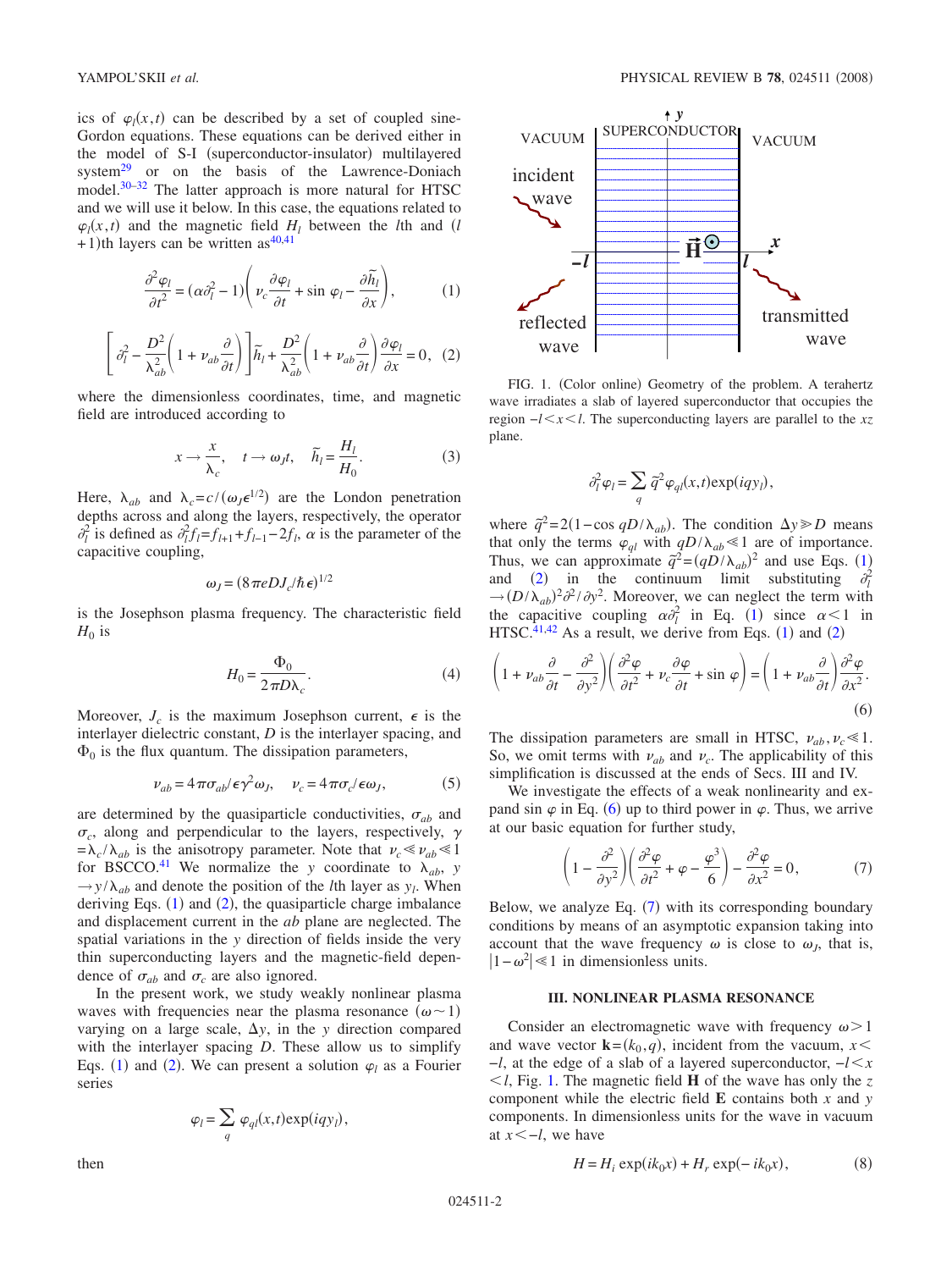$$
E_x = -\frac{q\sqrt{\epsilon}}{\gamma \omega} H,\tag{9}
$$

$$
E_y = \frac{k_0 \sqrt{\epsilon}}{\omega} [H_i \exp(ik_0 x) - H_r \exp(-ik_0 x)],\qquad(10)
$$

where  $H_i$  and  $H_r$  are the amplitudes of the incident and reflected waves. Here and below we omit the multiplier exp(-*iωt*+*iqy*). The dispersion law for the wave in the vacuum has the form

$$
\frac{q^2}{\gamma^2} + k_0^2 = \frac{\omega^2}{\epsilon}.
$$

In the half-space  $x > l$ , there exists only a transmitted wave with

$$
H = H_t \exp(ik_0 x), \quad E_x = -\frac{q\sqrt{\epsilon}}{\gamma \omega} H, \quad (11)
$$

$$
E_y = \frac{k_0 \sqrt{\epsilon}}{\omega} H_t \exp(ik_0 x). \tag{12}
$$

The relation between the gauge-invariant phase difference and the *y* component of the electric field in the superconducting sample can be presented  $as^{32}$ 

$$
E_y = \frac{H_0}{\sqrt{\epsilon}} \frac{\partial \varphi}{\partial t}.
$$
 (13)

<span id="page-2-0"></span>The nonlinear relation between the phase difference  $\varphi$  and the magnetic field *H* can be derived from the Maxwell equation

$$
\text{curl } \mathbf{H} = \frac{4\pi}{c} \mathbf{J} + \frac{\epsilon}{c} \frac{\partial \mathbf{E}}{\partial t}.
$$
 (14)

<span id="page-2-3"></span>Using the expression

$$
J_y = J_c \sin \varphi \approx J_c \cdot \left(\varphi - \frac{\varphi^3}{6}\right) \tag{15}
$$

<span id="page-2-1"></span>for the *y* component of the current density **J** we obtain

$$
-\frac{1}{\sqrt{\epsilon}}\frac{\partial H}{\partial x} = \frac{H_0}{\epsilon}\left(\varphi - \frac{\varphi^3}{6}\right) + \frac{\partial E_y}{\partial t}.\tag{16}
$$

### **A. Linear approximation**

Equation  $(7)$  $(7)$  $(7)$  can be solved by a standard perturbative approach. First, we examine this problem in the linear approximation and seek a solution for JPWs in the sample in the form of a sum of waves propagating forward and backward,

$$
H = A \, \exp(ikx) + B \, \exp(-ikx), \tag{17}
$$

$$
\varphi = a \exp(ikx) + b \exp(-ikx), \qquad (18)
$$

<span id="page-2-2"></span>with the dispersion law

$$
k^2 = (\omega^2 - 1)(q^2 + 1). \tag{19}
$$

<span id="page-2-7"></span>From Eqs.  $(13)$  $(13)$  $(13)$ ,  $(4)$  $(4)$  $(4)$ , and  $(16)–(18)$  $(16)–(18)$  $(16)–(18)$  $(16)–(18)$  $(16)–(18)$  we find:

$$
\frac{\partial H}{\partial x} = H_0(\omega^2 - 1)\varphi,\tag{20}
$$

the relations between the amplitudes *A*,*B* and *a*,*b*,

$$
a = \frac{i k A}{H_0(\omega^2 - 1)}, \quad b = -\frac{i k B}{H_0(\omega^2 - 1)},
$$
 (21)

and the expression for the electric field *Ey*,

$$
E_y = \frac{k\omega}{\sqrt{\epsilon(\omega^2 - 1)}} [A \exp(ikx) - B \exp(-ikx)].
$$
 (22)

<span id="page-2-9"></span>Equation ([14](#page-2-3)) relates also  $E_x$  and *H* at the sample edges,

$$
E_x = -\frac{q}{\gamma \omega \sqrt{\epsilon}} H, \quad x = \pm l,
$$
 (23)

<span id="page-2-10"></span>since  $J_x = 0$  at these surfaces.

Now we should match the solutions in vacuum and in the sample requiring the continuity of the magnetic field and the tangential component of the electric field,  $E<sub>v</sub>$ , at the sample boundaries. This yields

$$
H_i \exp(-ik_0l) + H_r \exp(ik_0l) = A \exp(-ikl) + B \exp(ikl),
$$
  

$$
H_i \exp(-ik_0l) - H_r \exp(ik_0l) = Q(\omega)[A \exp(-ikl) - B \exp(ikl)],
$$

$$
H_t \exp(ik_0 l) = A \exp(ikl) + B \exp(-ikl),
$$

 $H_t \exp(ik_0 l) = Q(\omega)[A \exp(ikl) - B \exp(-ikl)]a,$  (24)

where

$$
Q(\omega) = \frac{k\omega^2}{k_0 \epsilon(\omega^2 - 1)}.
$$

Solving these algebraic equations, we express all the amplitudes  $(A, B, H_r, H_t)$  via the amplitude  $H_i$  of the incident wave,

<span id="page-2-4"></span>
$$
A = \frac{2(1+Q)H_i \exp(-i(k_0+k)l)}{(1+Q)^2 \exp(-2ikl) - (1-Q)^2 \exp(2ikl)},
$$
 (25)

<span id="page-2-8"></span>
$$
B = -\frac{2(1 - Q)H_i \exp(-i(k_0 - k)l)}{(1 + Q)^2 \exp(-2ikl) - (1 - Q)^2 \exp(2ikl)},
$$
 (26)

$$
H_r = -i(1 - Q)\sin(2kl)A \exp(-i(k_0 - k)l), \qquad (27)
$$

$$
H_t = \frac{2Q}{1+Q}A \, \exp(-i(k_0 - k)l). \tag{28}
$$

<span id="page-2-6"></span><span id="page-2-5"></span>One can see that the reflected wave disappears and the amplitudes of the JPW in the sample increase under the resonance condition  $kl = \pi n/2$ , where *n* is an integer. For this case, we derive from Eqs.  $(25)-(28)$  $(25)-(28)$  $(25)-(28)$  $(25)-(28)$  $(25)-(28)$ 

$$
A = in \frac{1+Q}{2Q} H_i \exp(-ik_0 l),
$$
 (29)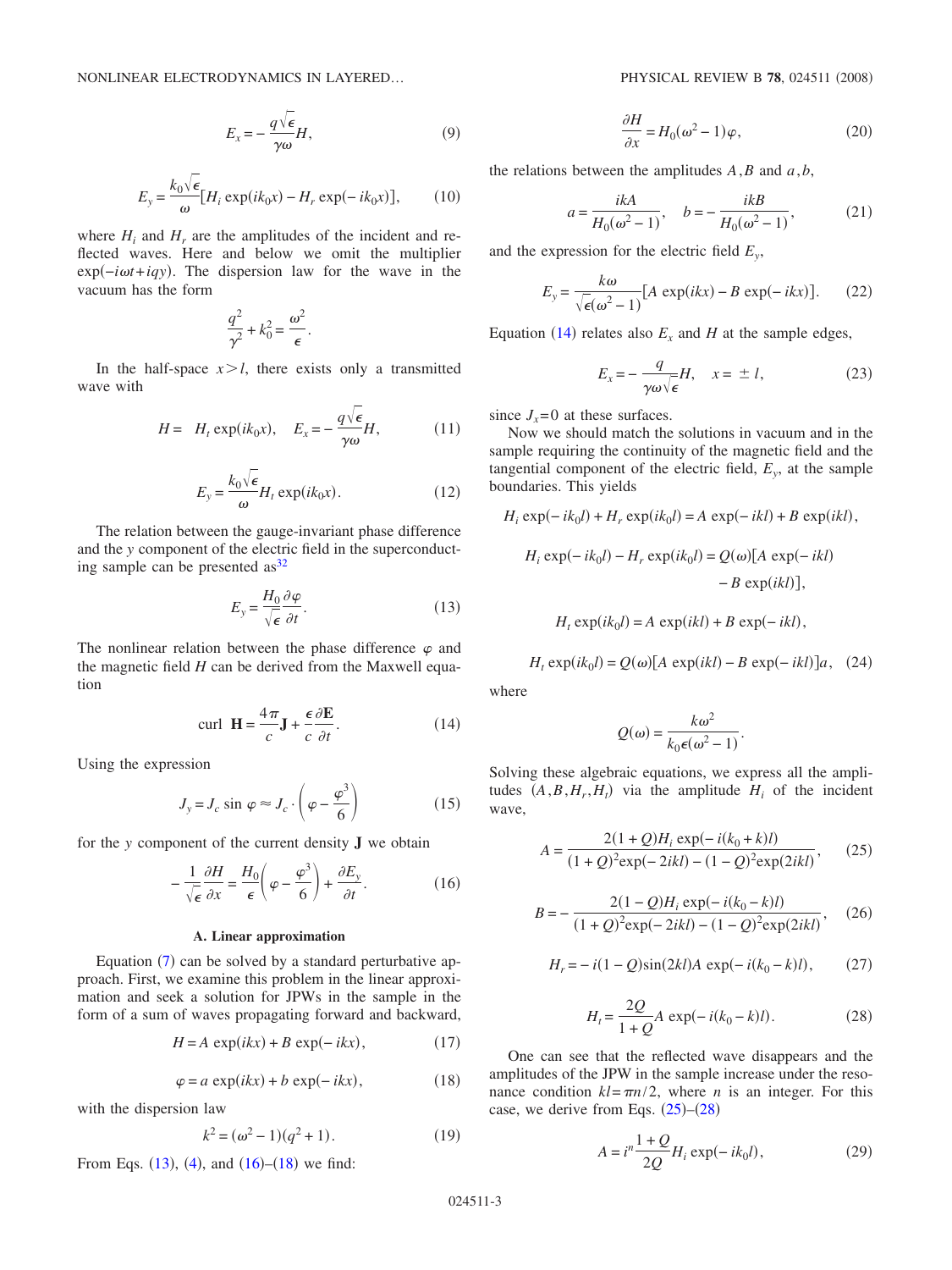$$
B = (-i)^{n+1} \frac{1-Q}{2Q} H_i \exp(-ik_0 l), \tag{30}
$$

<span id="page-3-0"></span> $H_r = 0$ , and  $|H_t| = |H_t|$ . The values of  $Q_n$  for the resonance conditions are

$$
Q_n \approx \frac{2\omega l(1+q^2)}{\sqrt{\epsilon}\pi n}.\tag{31}
$$

<span id="page-3-7"></span>Here, we take into account that  $k_0 \approx \omega / \epsilon^{1/2}$  since  $\gamma \gg 1$  for any layered high- $T_c$  superconductor. If  $Q_n \ge 1$ , the resonance amplitudes of the wave in the sample, Eqs.  $(29)$  $(29)$  $(29)$  and  $(30)$  $(30)$  $(30)$ , are much higher than far from the resonance. Thus, the electromagnetic energy stored in a sample of length  $2L = 2l\lambda_c$  increases, under resonance conditions, by a factor of about

$$
Q_n^2 \sim 4L^2/\pi^2 \epsilon \lambda_c^2 n^2
$$

in dimensional units. For a sample with  $L=1$  cm,  $\lambda_c$  $=10^{-2}$  cm, and  $\epsilon = 20$ , this value is about 200 for *n*=1.

#### **B. Nonlinear effects**

Now we take into account the nonlinearity in Eqs.  $(7)$  $(7)$  $(7)$  and  $(16)$  $(16)$  $(16)$ , which gives rise to corrections to the wave amplitudes and the dispersion law  $(19)$  $(19)$  $(19)$ . The main idea of the following calculations is analogous to that in the case of nonlinear oscillators[.43](#page-8-21) It is of interest to study the system behavior near the first  $(n=1)$  resonance at  $\omega$  close to 1, when  $Q_1$  $\equiv Q \ge 1$  and the power of the JPW in the sample is maximum.

The nonlinearity results in a shift of the dispersion law, which we describe by replacing  $k \rightarrow k^0 + \delta k$ , where  $\delta k$  is a function of the wave amplitude. So, we rewrite the denominator  $\Delta$  in Eqs. ([25](#page-2-4)) and ([26](#page-2-8)) as

$$
\Delta = (1 + Q)^2 \exp(-2ikl) - (1 - Q)^2 \exp(2ikl)
$$
  
=  $- 2i(1 + Q^2)\sin(2kl) + 4Q \cos(2kl).$ 

In the vicinity of the first resonance,  $2kl = \pi + 2\delta kl$  and *Q*  $\geq 1$ , we obtain in first approximation

$$
\Delta = -4Q(1 - iQ\delta kl).
$$

Substituting the last expression in Eqs.  $(25)$  $(25)$  $(25)$  and  $(26)$  $(26)$  $(26)$ , we obtain

$$
A = -B = \frac{iH_i \exp(-ik_0l)}{2(1 - iQ\delta kl)}.
$$
 (32)

<span id="page-3-1"></span>Correspondingly, by means of Eqs.  $(29)$  $(29)$  $(29)$ ,  $(30)$  $(30)$  $(30)$ , and  $(32)$  $(32)$  $(32)$ , we derive

$$
a = b = -\frac{H_i}{H_0} \frac{Q\sqrt{\epsilon} \exp(-ik_0l)}{2a(1 - iQ\delta kl)}.
$$
 (33)

To analyze the nonlinear problem, it is more suitable to use real values. Then, the phase difference in the first-order approximation can be written as

<span id="page-3-3"></span>
$$
\varphi^{(0)} = a_0 \left[ \cos(\omega t - kx - qy - \eta) + \cos(\omega t + kx - qy - \eta) \right],\tag{34}
$$

$$
a_0 = \frac{QH_i}{2H_0} \frac{\sqrt{\epsilon}}{\sqrt{1 + Q^2 \delta k^2 l^2}},
$$
  

$$
\eta = -k_0 l + \tan^{-1}(Q \delta k l)
$$
 (35)

<span id="page-3-5"></span>We seek a solution of Eq. ([7](#page-1-3)) in the form  $\varphi = \varphi^{(0)} + \varphi^{(1)}$ . Substituting this into Eq.  $(7)$  $(7)$  $(7)$  we find, in first-order approximation in  $\varphi^{(1)}$  and  $\delta k$ ,

<span id="page-3-2"></span>
$$
[(1+q^2)(1-\omega^2)+k^{(0)2}]\varphi^{(1)} = \left(1-\frac{\partial^2}{\partial y^2}\right)\frac{\varphi^{(0)3}}{6} - 2k^{(0)}\delta k\varphi^{(0)}.
$$
\n(36)

Following Ref.  $43$ , the value of  $\delta k$  should be chosen to eliminate the first harmonics resonance terms containing  $cos(\omega t \pm kx - qy - \eta)$ ] in the right-hand side of Eq. ([36](#page-3-2)). Substituting Eq.  $(34)$  $(34)$  $(34)$  into Eq.  $(36)$  $(36)$  $(36)$  we obtain

$$
\delta k = \frac{3(1+q^2)}{16k^{(0)}}a_0^2.
$$
 (37)

<span id="page-3-4"></span>As in the case of ordinary nonlinear oscillators, $43$  the shift of the dispersion law is proportional to  $a_0^2$ .

Let us now consider a wave frequency not equal to the resonance frequency and different from  $\omega_{\text{res}}$  by a small slowly-varying value  $\omega_{\text{det}}(t)$ , i.e.,  $\omega(t) = \omega_{\text{res}} + \omega_{\text{det}}(t)$ . In this case, the variation of the wave vector,

$$
\delta k_{\omega} = \frac{\partial k}{\partial \omega} \omega_{\text{det}} = \omega_{\text{det}} \left( \frac{1 + q^2}{\omega_{\text{res}}^2 - 1} \right)^{1/2},\tag{38}
$$

should be added to Eq.  $(37)$  $(37)$  $(37)$ ,

$$
\delta k = \frac{2(1+q^2)l}{\pi} \left( \frac{3}{16} a_0^2 + \omega_{\text{det}} \right). \tag{39}
$$

Here we take into account that  $\omega_{\text{res}} \approx 1$  and  $k^{(0)} = \pi/2l$ . Substituting this relation into Eq.  $(35)$  $(35)$  $(35)$  we derive a selfconsistency condition for the wave amplitude

$$
f(a_0^2, \omega_{\text{det}}) = a_0^2 \left[ 1 + \alpha^2 \left( \frac{3a_0^2}{16} + \omega_{\text{det}} \right)^2 \right] - h^2 = 0, \quad (40)
$$

<span id="page-3-6"></span>where

$$
h = \frac{(1+q^2)lH_i}{\pi H_0}, \quad \alpha = \frac{4(1+q^2)^2l^3}{\pi^2\sqrt{\epsilon}}.
$$
 (41)

Equation ([40](#page-3-6)) defines the dependence of the wave amplitude  $a_0$ , near the resonance, on the detuning frequency  $\omega_{\text{det}}$ , and the amplitude  $H_i$  of the incident wave. The function  $a_0(\omega_{\text{det}})$  is shown in Fig. [2](#page-4-0) for different  $H_i$ . One can see that this dependence is single-valued if  $H_i$  is smaller than some critical value  $H_{cr}$ . When  $H_i > H_{cr}$ , there is an interval of frequencies where the function  $a_0(\omega_{\text{det}})$  has three branches. As usual, the intermediate branch is unstable while the lower and upper branches are stable. These stable branches can be reached when  $\omega_{\text{det}}(t)$  either increases or decreases. As a result, a hysteresis in the  $a_0(\omega_{\text{det}})$  dependence can be observed if  $H_i > H_{cr}$ . Obviously, to observe the hysteresis jumps in  $a_0(t)$ , the magnitude of the frequency change should exceed a critical value, i.e.,  $\omega_{\text{det}} > |\omega_{\text{det}}^{(\text{cr})}|$ .

where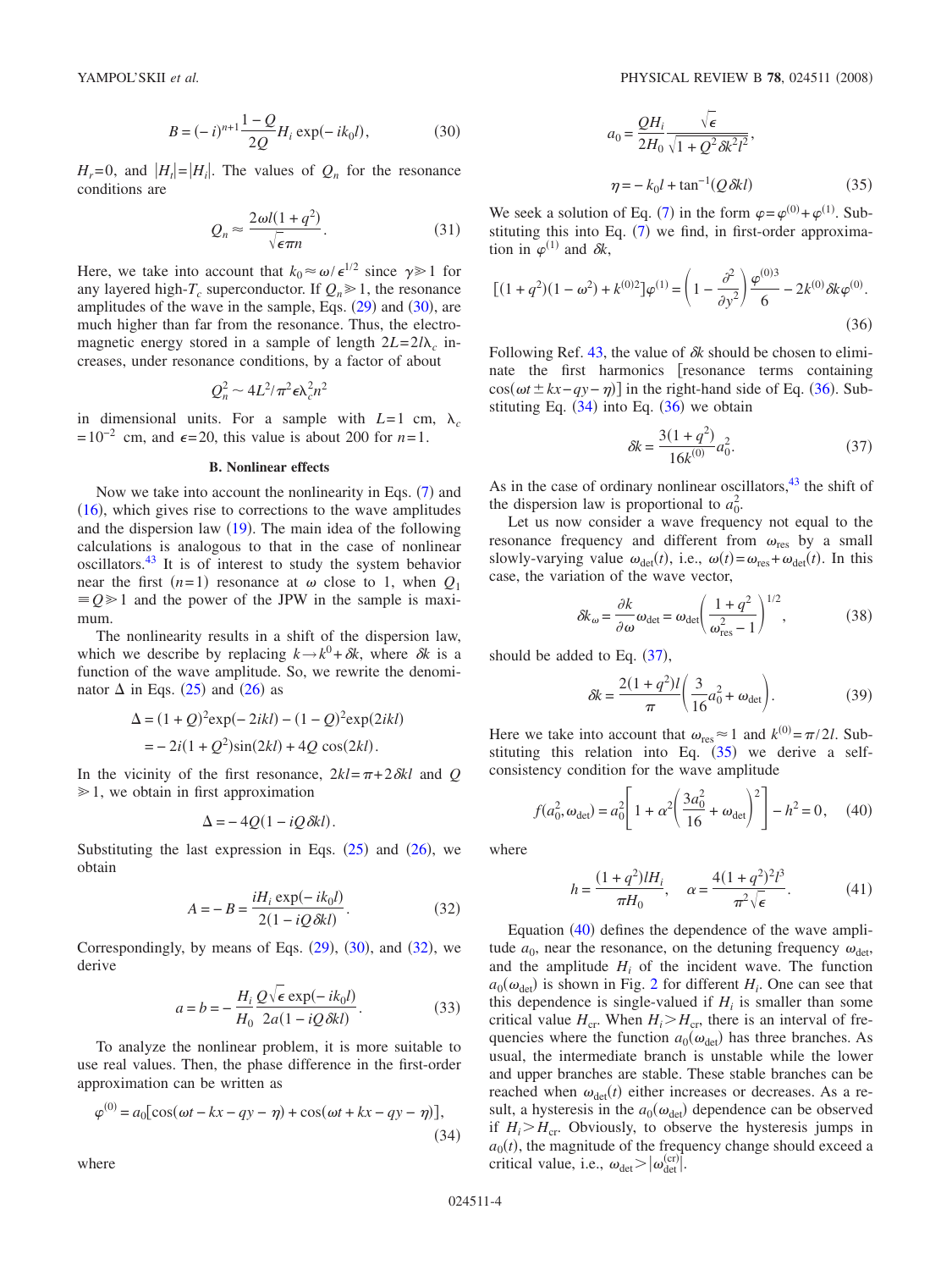<span id="page-4-0"></span>

FIG. 2. (Color online) Amplitude  $a_0$  (of the nonlinear Josephson plasma wave inside the sample) versus the detuning frequency  $\omega_{\text{det}}$ near a resonance, for different incident wave amplitudes. The brown (lower) curve corresponds to  $H_i/H_0 = 5.10^{-5}$ . The red (in the middle) curve is for the critical value  $H_i/H_0=10^{-4}$ . Note that, at stronger incident waves, the two stable and one unstable solutions for the amplitude of nonlinear waves inside the sample are possible. The blue (upper) curve is for  $H_i/H_0 = 5 \cdot 10^{-4}$ . The values of other parameters used here are:  $l/\lambda_c = 100$ ,  $\epsilon = 20$ ,  $q = 0.25$ .

The critical values  $H_{\text{cr}}$  and  $\omega_{\text{det}}^{(\text{cr})}$  can be derived from Eq. ([40](#page-3-6)) and the condition  $\partial^2 f / \partial a_0^2 = 0$ . The latter condition results in

$$
3\alpha^2 \left(\frac{3}{16}\right)^2 a_0^4 + \frac{3}{4} \alpha^2 \omega_{\text{det}} a_0^2 + 1 + \alpha^2 \omega_{\text{det}}^2 = 0. \tag{42}
$$

<span id="page-4-1"></span>This is a quadratic equation with respect to  $a_0^2$ . It has real roots if its discriminant  $D(\omega_{\text{det}})$  is positive. Thus, the threshold frequency deviation  $\omega_{\text{det}}^{(\text{cr})}$  is defined by the evident condition  $\hat{D}(\omega_{\text{det}}^{(\text{cr})}) = 0$ . From this we obtain

$$
\omega_{\text{det}}^{(\text{cr})} = -\frac{\sqrt{3}}{\alpha}.
$$
 (43)

<span id="page-4-2"></span>From Eqs.  $(42)$  $(42)$  $(42)$  and  $(43)$  $(43)$  $(43)$  we calculate the critical amplitude  $a_{\rm cr}$  that corresponds to  $\omega_{\rm det}^{\rm (cr)}$ 

$$
a_{\rm cr} = \frac{2^{5/2}}{3^{3/4} \alpha^{1/2}}.
$$
 (44)

Finally, by means of Eq.  $(40)$  $(40)$  $(40)$ , we obtain the inequality to determine the minimum incident wave amplitude

$$
h > h_{\rm cr} = \frac{8\sqrt{2}|\omega_{\rm det}^{\rm (cr)}|^{1/2}}{3}
$$

necessary to observe the hysteresis effect. In dimensional units, this produces the condition

$$
H_i > H_{\rm cr} = \frac{2^{5/2} \pi}{3^{3/4}} \frac{\epsilon^{1/4}}{(1+q^2)l^{5/2}} H_0.
$$
 (45)

Using the same values as for the estimate after Eq.  $(31)$  $(31)$  $(31)$ , we obtain  $\omega_{\text{det}}^{(\text{cr})} \approx -10^{-5}$ . Thus, the critical detuning frequency is approximately −5 MHz for Josephson plasma frequency  $\sim$  0.5 THz. The estimate for the critical amplitude gives the ratio  $H_{cr}/H_0 \approx 10^{-4}$ . If *D*=1.5 nm, then  $H_0 \approx 21$  Oe and  $H_{cr} \approx 2.10^{-3}$  Oe.

The hysteresis of the wave amplitude can result in an interesting phenomenon: the transformation of the input continuous terahertz radiation into a set of short bursts with amplitudes significantly higher than the amplitude of the incident wave (see animation at http://dml.riken.jp/nonlinear/ nonlinear.swf). Indeed, while the frequency of the incident wave increases approaching  $\omega_{\text{res}}$  [corresponding to the *A*  $\rightarrow$  *B* $\rightarrow$  *C* $\rightarrow$  *D* (or *ABCD*) route in Fig. [2](#page-4-0)], the energy of the electromagnetic wave is accumulated in the sample. When the frequency is decreased (route *DCEFA* in Fig. [2](#page-4-0)), the amplitude of the wave decreases abruptly (sudden jump *E*  $\rightarrow$  *F*) and a significant part of the stored energy is released in the form of a short terahertz pulse.

Here, we neglect dissipation effects due to quasiparticle tunneling. These effects can suppress the nonlinear plasma resonance. To analyze the applicability of the obtained results, we study the dispersion law  $k(\omega, q)$  taking into account terms in Eq. ([6](#page-1-2)) with the dissipation parameters  $v_{ab}$  and  $v_c$ . Linearizing this equation under conditions the  $v_{ab}$ ,  $v_c$ ,  $q^2 \ll 1$ , we obtain

$$
k^{2} = (\omega^{2} - 1 - i\nu_{c}\omega)(q^{2} + 1 - iq^{2}\nu_{ab}\omega).
$$
 (46)

<span id="page-4-3"></span>Comparing this dispersion equation with the dispersion law Eq.  $(19)$  $(19)$  $(19)$ , we conclude that the obtained results are valid if

$$
q^2 \nu_{ab}, \ \nu_c < \omega_{\text{det}}.\tag{47}
$$

## **C. Sample heating**

The heating of the sample can also be important for the predicted nonlinear effects. Here, we derive the conditions under which the overheating  $\Delta T$  is small and we can neglect the change in the sample properties. The heat power dissipated in the sample, per unit volume, is  $\sigma_{ab} E_x^2 + \sigma_c E_y^2$ . Following a standard approach used for estimating the superconductor overheating,<sup>44</sup> we can write  $\Delta T$  as a sum of the temperature difference  $\Delta T_1$ , between the sample bulk and the sample surface, and  $\Delta T_2$ , between the sample surface and the ambient volume. The  $Bi_2Sr_2CaCu_2O_{8+\delta}$  single crystals usually have the shape of a plate, with the smallest dimension  $L_y \leq 0.1$  mm in the *c* direction. In this case, the ratio  $\Delta T_2 / \Delta T_1$  is determined by the Biot criterion,<sup>44</sup> that is, the ratio of the transverse thermal conductivity  $\kappa_c$  and the product of  $L_vW$ , where *W* is the surface heat transfer coefficient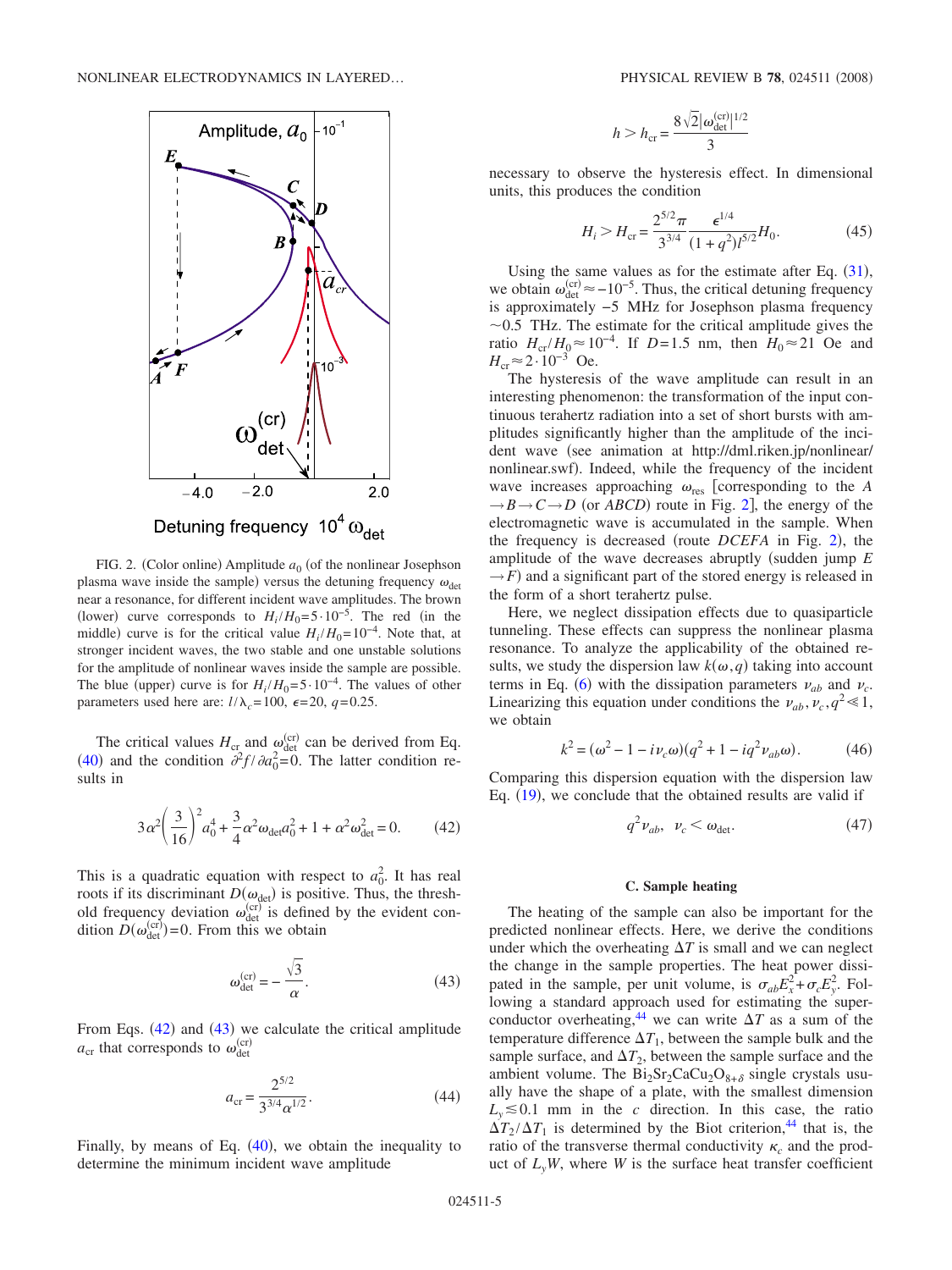also known as the Kapitza conductance. For HTSC single crystals in any realistic case  $L_vW \ll \kappa_c$  and <sup>44</sup>

$$
\Delta T \approx \Delta T_2 = (\sigma_{ab} E_y^2 + \sigma_c E_y^2) L_y / W.
$$

Using Eqs.  $(19)$  $(19)$  $(19)$ ,  $(22)$  $(22)$  $(22)$ , and  $(23)$  $(23)$  $(23)$ , we can rewrite the last condition for  $(ω-1) ≈ ω<sub>det</sub>$  and  $H_i = H<sub>cr</sub>$  in the form

$$
\Delta T \approx \frac{H_{\rm cr}^2 \sigma_c L_y}{4W \epsilon \omega_{\rm det}} \left( 1 + \frac{q^2 \omega_{\rm det} \sigma_{ab}}{\gamma^2 \sigma_c} \right). \tag{48}
$$

<span id="page-5-6"></span>Taking, for estimates,  $\gamma = 500$ ,  $\epsilon = 20$ ,  $\sigma_c = 2 \cdot 10^{-3} \Omega^{-1}$  cm<sup>-1</sup>,  $\sigma_{ab} = 4.10^4 \Omega^{-1} \text{ cm}^{-1}$ ,<sup>[41](#page-8-19)</sup> *W*=10<sup>-1</sup> W/cm<sup>2</sup> K (cooling by liquid helium), or  $10^3$  W/cm<sup>2</sup> K (cooling by liquid nitrogen),<sup>[44](#page-8-22)</sup> *H*<sub>cr</sub>=2·10<sup>-3</sup> Oe, *q*=1,  $\omega_{det}$ =1·10<sup>-4</sup>, and *L<sub>y</sub>*=0.1 mm, we obtain  $\Delta T \approx 10^{-2}$  K (helium) and 10<sup>-6</sup> K. Thus, we can neglect the sample heating in any case.

## **IV. LOCALIZED TERAHERTZ BEAM**

Another example of a nonlinear effect in layered superconductors is the possible formation (below the plasma frequency  $\omega_J$ ) of plasma waves localized across the layers. The existence of such localized beams can be understood by means of a simple analysis of the coupled sine-Gordon equations  $[Eq. (7)]$  $[Eq. (7)]$  $[Eq. (7)]$  and the dispersion law  $[Eq. (19)]$  $[Eq. (19)]$  $[Eq. (19)]$  for the linear plasma waves. The tails of the localized beams can be considered as linear waves. They can propagate along the *x* direction with  $\omega \leq \omega_J$  due to the concave profile of  $\varphi(y)$ . Indeed, Eq.  $(19)$  $(19)$  $(19)$  shows that the *x* component of the wave vector *k* can be real for the waves with  $\omega \leq \omega_I$  only in the case of imaginary *q*, with  $q^2+1<0$ . In other words, the tails of the beam should have a form

$$
\varphi \propto \exp(ikx - i\omega t \pm \kappa y)
$$

with real  $\kappa$ . Note that such a concave profile of  $\varphi(y)$  also describes surface Josephson plasma waves localized near the sample boundary. $39,45,46$  $39,45,46$  $39,45,46$  The middle part (the "peak") of the beam cannot have the concave profile of  $\varphi(y)$ . However, this part of the beam *can* propagate when  $\omega \leq \omega_l$  *due to the nonlinearity*. Indeed, in the nonlinear regime, the cubic term  $\varphi^3$ in Eq.  $(7)$  $(7)$  $(7)$  can change the sign of the sum in the second bracket if the wave amplitude exceeds some threshold value.<sup>38</sup> Thus, we can imagine the localized (in the  $y$  direction) beam consisting of two "linear tails" decaying as exp( – *k*|y|), with *k* > 1 when  $|y| \rightarrow \infty$ , that are connected with each other via the nonlinear "peak," where the amplitude of the wave exceeds the threshold value.

We now seek a solution of Eq.  $(7)$  $(7)$  $(7)$  using the asymptotic expansion

$$
\varphi = \sum_{n=0}^{\infty} a_{2n+1}(y) \sin[(2n+1)(\omega t - kx)].
$$
 (49)

<span id="page-5-0"></span>Here, we only keep the amplitudes  $a_{2n+1}$  of the odd harmonics because we study the cubic nonlinearity. For waves with amplitudes

$$
a_1 \sim (1 - \omega^2)^{1/2} \ll 1,
$$

the nonlinear term  $\varphi^3$  in Eq. ([7](#page-1-3)) is of the same order as the linear one,  $\partial^2 \varphi / \partial t^2 + \varphi$ , and even a weak nonlinearity plays a key role in the wave propagation. Substituting the expansion  $(49)$  $(49)$  $(49)$  in the sine-Gordon Eq.  $(7)$  $(7)$  $(7)$ , we obtain a set of ordinary equations for the harmonic amplitudes  $a_{2n+1}(y)$ . A standard analysis shows $38$  that the amplitudes of higher harmonics decrease with increase of *n* as

$$
a_{2n+1} \propto |1 - \omega^2|^{n+1/2}.
$$

Therefore, we restrict our study to the first harmonics only.

The equation for the amplitude of the first harmonics has the form,

$$
\left(1 - \frac{d^2}{dy^2}\right) \left[ (1 - \omega^2)a_1 - \frac{a_1^3}{8} \right] + k^2 a_1 = 0, \tag{50}
$$

<span id="page-5-1"></span>with boundary conditions

$$
a_1(\pm \infty) = 0 \tag{51}
$$

<span id="page-5-3"></span>corresponding to a localized solution. Introducing the new variables,

$$
A = \frac{a_1}{(1 - \omega^2)^{1/2}}, \quad \kappa = \frac{k}{(1 - \omega^2)^{1/2}}, \quad \xi = \kappa y,\qquad(52)
$$

<span id="page-5-5"></span>we rewrite Eq.  $(50)$  $(50)$  $(50)$  in the form

$$
\[1 - \kappa^2 \frac{d^2}{d\xi^2} \](A - \frac{A^3}{8}) + \kappa^2 A = 0. \tag{53}
$$

Using Eqs.  $(13)$  $(13)$  $(13)$  and  $(16)$  $(16)$  $(16)$ , we obtain the relation between the phase amplitude  $A(\xi)$  and the components of the electromagnetic field of the beam:

$$
H = H(\xi)\cos(\omega t - kx),\tag{54}
$$

$$
H(\xi) = H_0 \frac{(1 - \omega^2)}{\kappa} h(\xi),\tag{55}
$$

<span id="page-5-4"></span>
$$
h(\xi) = -A(\xi) + \frac{A^3(\xi)}{8},\tag{56}
$$

$$
E_x = E_x(\xi)\sin(\omega t - kx),\tag{57}
$$

$$
E_x(\xi) = -H_0 \frac{\lambda_{ab}}{\sqrt{\epsilon} \lambda_c} (1 - \omega^2) h'(\xi)
$$
 (58)

$$
E_y = E_y(\xi)\cos(\omega t - kx),\tag{59}
$$

$$
E_y(\xi) = H_0 (1 - \omega^2)^{1/2} \frac{1}{\sqrt{\epsilon}} A(\xi).
$$
 (60)

Equation ([50](#page-5-1)) has a first integral. After integration, we derive

$$
\left(\frac{dA}{d\xi}\right)^2 = \frac{C + A^6 - 12A^4\left(\kappa^2 + \frac{4}{3}\right) + 64A^2(\kappa^2 + 1)}{\kappa^2 (8 - 3A^2)^2}.
$$
 (61)

<span id="page-5-2"></span>Using this equation, we can construct the phase diagram in the  $(A, A')$  plane (here prime denotes the derivative with respect to  $\xi$ ). For simplicity, we now restrict our analysis to the case when  $\kappa \geq 1$ , since this simplification does not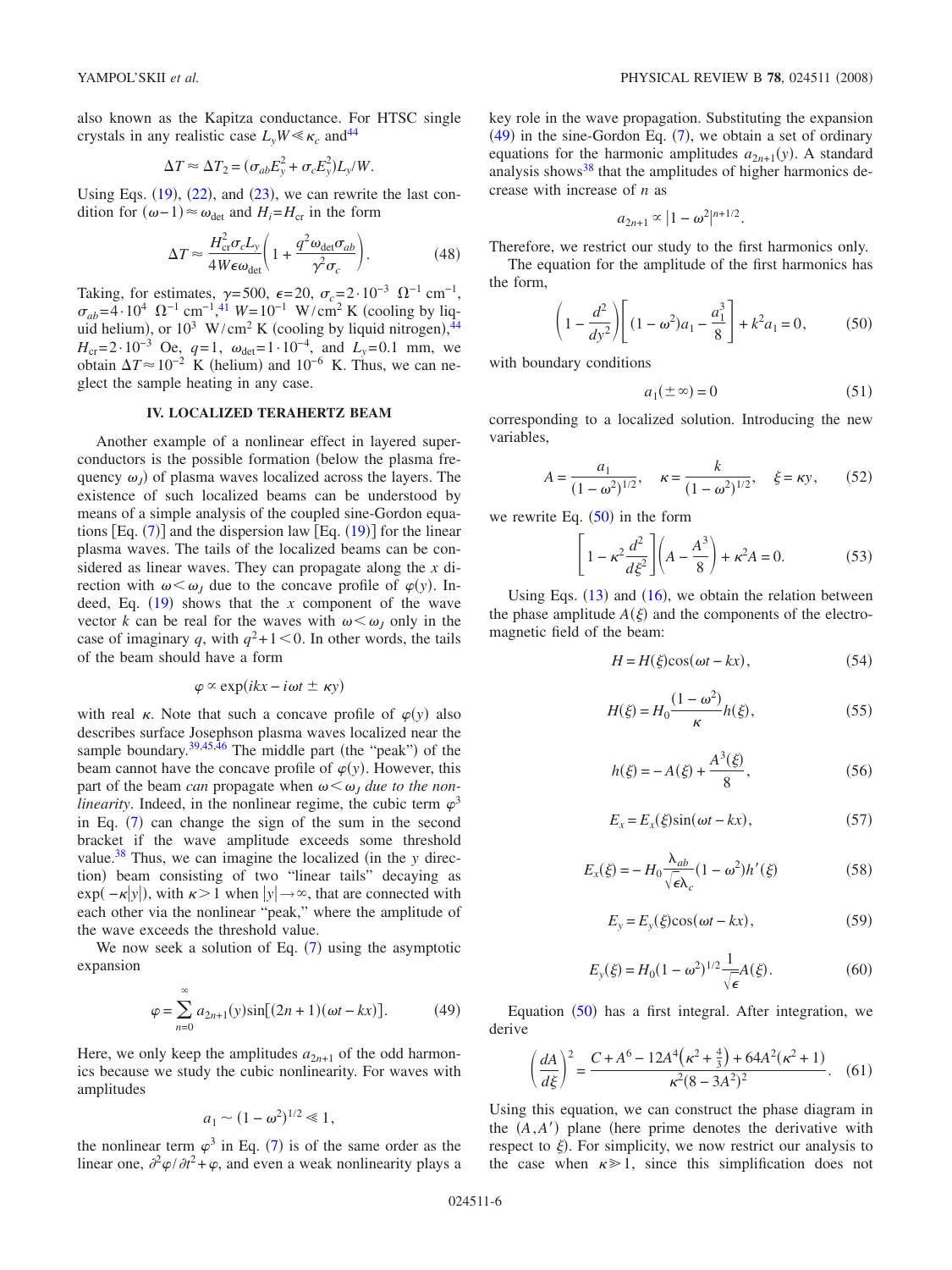<span id="page-6-1"></span>

FIG. 3. (Color online) The phase diagram  $(A', A)$  of Eq. ([62](#page-6-0)). (a) General appearance; (b) the parts of the phase trajectories that correspond to the localized beam (solid and dashed thick lines), dotted arrows represent  $\varphi$ -jumps. Vertical dotted lines correspond to  $A = -\sqrt{8}, -\sqrt{8/3}, \sqrt{8/3}, \sqrt{8}.$ 

change the results qualitatively. In this limit, Eq.  $(61)$  $(61)$  $(61)$  yields

$$
(A')^{2} = -\frac{4}{3} + \frac{G}{(8 - 3A^{2})^{2}}.
$$
 (62)

<span id="page-6-0"></span>The phase diagram of Eq.  $(62)$  $(62)$  $(62)$ , i.e., the set of  $A'(A)$ curves for different constants  $G$  is shown in Fig.  $3(a)$  $3(a)$ . According to the boundary conditions Eq.  $(51)$  $(51)$  $(51)$ , the point  $(0,0)$ in the phase diagram in Fig. [3](#page-6-1) corresponds to  $|y| = \infty$ . Thus, the black solid lines at  $|A(\xi)| < \sqrt{8/3}$  correspond to the tails of the beam. As it follows from Eq.  $(56)$  $(56)$  $(56)$ , the value of *A* is negative at the tails if we demand the positiveness of the magnetic-field amplitudes. The corresponding parts of the phase trajectories are shown in Fig.  $3(b)$  $3(b)$  by black solid lines. The peak of the beam can be described by one of the green (dashed) lines in Fig.  $3(a)$  $3(a)$  [see also Fig.  $3(b)$ ] where the point with  $A' = 0$  and  $A'' < 0$  (the point of beam maximum) exists. At the beam peak,  $A(\xi) > \sqrt{8}$ , as it also follows from Eq. ([56](#page-5-4)). Obviously, the transition from tail to peak of the beam is possible only through the jumps between the phase trajectories, as indicated by the dotted arrows in Fig.  $3(b)$  $3(b)$ . Such jumps are not forbidden if the conditions of continuity of the magnetic  $h(\xi)$  and electric  $E_x(\xi)$  fields are satisfied. When changing the coordinate  $\xi$ , the point  $(A', A)$  moves along the route  $1-2-3'-2'-1$  $1-2-3'-2'-1$  $1-2-3'-2'-1$  in Fig.  $3(b)$ .

It is convenient to illustrate the beam behavior in the plot  $h(A)$ , Eq. ([56](#page-5-4)), shown in Fig. [4.](#page-6-2) The point  $(0,0)$  in this plot

<span id="page-6-2"></span>

FIG. 4. (Color online) Dimensionless magnetic field  $h(A)$  [determined by Eq.  $(56)$  $(56)$  $(56)$ ] versus amplitude *A* [defined in Eq.  $(52)$  $(52)$  $(52)$ ]. The route 1–2-3–4-3–2-1 corresponds to the localized beam profile when the coordinate  $\xi$  varies from  $-\infty$  to  $\infty$ .

corresponds to  $\xi = \pm \infty$ . When increasing  $\xi$  from  $-\infty$ , the value of *A* decreases while *h* increases (see the route from point 1 to point 2 shown by the arrow in Fig.  $4$ ). This movement corresponds to the left tail of the beam. At  $A = A_{J1} < 0$ , the transition from tail to peak of the beam occurs. This transition is shown in Fig. [4](#page-6-2) by the horizontal arrow from point 2 to point 3 with  $A=A_{J2} > 2\sqrt{2}$ . With further increase of , both values of *A* and *h* increase when moving from point 3 to point 4. Point 4 corresponds to the beam maximum,  $A(\xi=0) = A_m$  and  $h(\xi=0) = h_m$ . At  $\xi > 0$ , we follow the same route, 4–3-2–1, in the reverse direction since the beam is symmetric with respect to  $\xi=0$ . The magnetic field is evidently continuous at the points  $\xi = \pm \xi_j$  where the jumps occur. The condition of continuity of the electric field  $E_x$  determines both the positions  $\pm \xi_j$  of the jumps and the values  $A_{j1}$ and  $A<sub>D</sub>$ .

Integrating Eq.  $(62)$  $(62)$  $(62)$ , we derive the form of the beam for the case  $\kappa \geq 1$ . For the peak of the beam, the constant *G* is determined from the condition  $A'(0)=0$ , that is,  $G=4(8)$  $(-3A_m^2)^2/3$ . So, the peak of the beam is described by the implicit expression,

$$
\int_{A(\xi)}^{A_m} \frac{du(3u^2 - 8)}{\sqrt{3(A_m^4 - u^4) - 16(A_m^2 - u^2)}} = 2\kappa |\xi|, \quad |\xi| \le \xi_J.
$$
\n(63)

This equation taken at the point  $\xi = \xi_J$ ,

$$
\int_{A_{J2}}^{A_m} \frac{du(3u^2 - 8)}{\sqrt{3(A_m^4 - u^4) - 16(A_m^2 - u^2)}} = 2\kappa \xi_J,
$$
 (64)

relates to the position of the jump with  $A_{I2}$ . For the tails of the beam,  $G=256/3$  since  $A'=A=0$  at  $|\xi|=\infty$ . Thus, we have from Eq.  $(62)$  $(62)$  $(62)$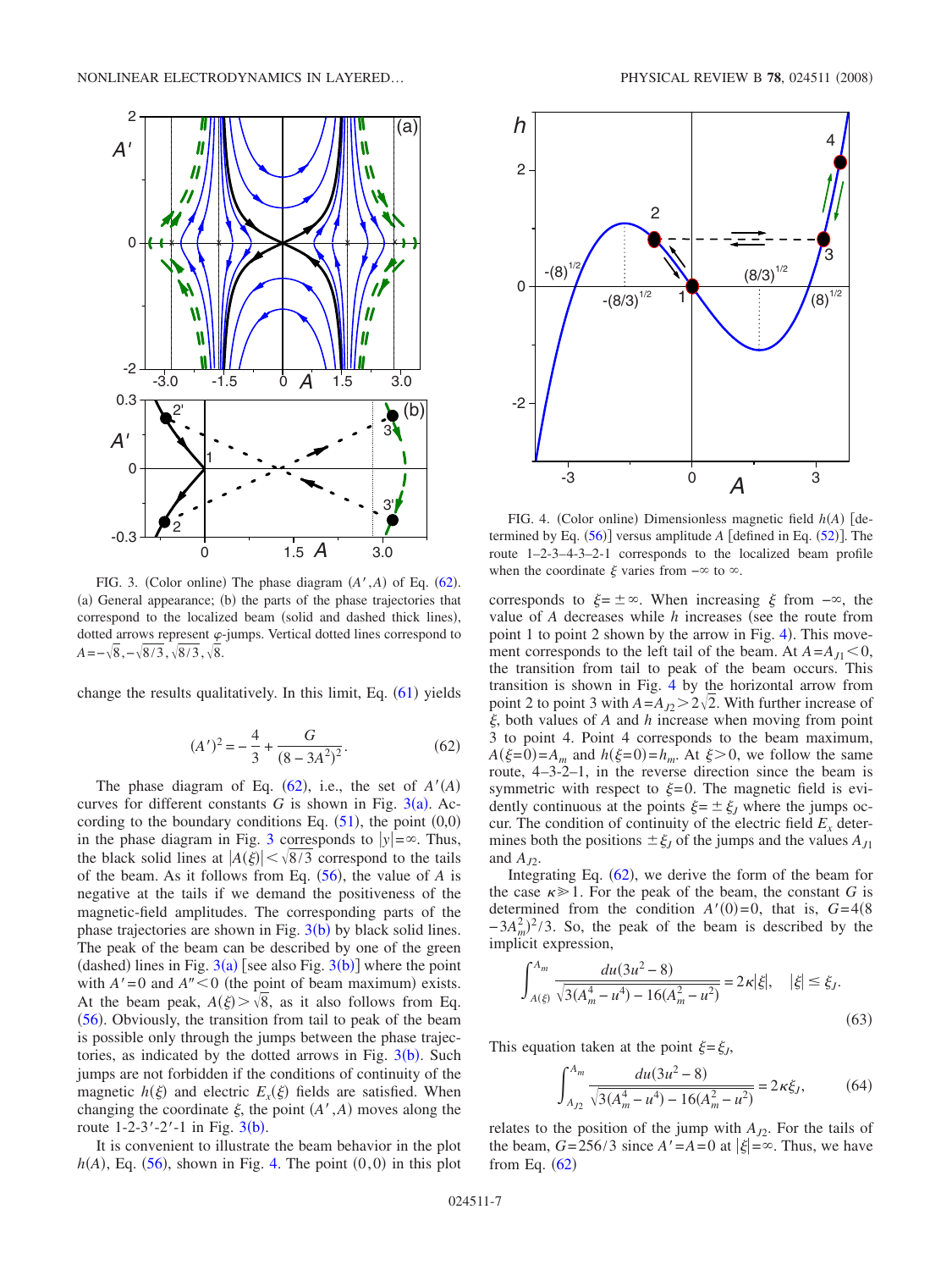<span id="page-7-0"></span>

FIG. 5. (Color online) The profile of the localized beam: blue solid line shows the amplitude  $A(\xi)$  and the red dashed line shows the dimensionless magnetic field  $h(\xi)$ . The parameters used here are:  $\omega$ =0.9,  $\kappa$ =10, and  $A_m$ =3.5.

$$
\int_{A_{J1}}^{A(\xi)} \frac{du(8-3u^2)}{u\sqrt{16-3u^2}} = 2\kappa(|\xi| - \xi_J), \quad |\xi| > \xi_J. \tag{65}
$$

The asymptotics of the *A*( $\xi$ ) dependence when  $\xi \rightarrow \infty$ , *A* exp−-, coincides with the *y*-coordinate behavior of the linear surface waves.<sup>45</sup>

The continuity conditions for  $h(\xi)$  and  $E_x(\xi)$  produce two equations for  $A_{J1}$  and  $A_{J2}$ :

$$
A_{J2}\left(1 - \frac{A_{J2}^2}{8}\right) = A_{J1}\left(1 - \frac{A_{J1}^2}{8}\right),
$$
  

$$
A_{J1}^2 - A_{J2}^2 + A_m^2 = \frac{3}{16}(A_{J1}^4 - A_{J2}^4 + A_m^4).
$$

Thus, the form of the beam, positions of the jumps, and the values  $A_{J1}$ ,  $A_{J2}$  depend on the parameters  $\omega$ ,  $\kappa$ , and  $A_m$ . The form of the beam is illustrated in Fig. [5.](#page-7-0) The dependences  $A(\xi)$  and  $h(\xi)$  are shown by the blue solid and the red dashed lines, respectively.

Note that the transverse electric field  $E_y(\xi)$  exhibits jumps at the points  $\xi = \pm \xi_j$ . This means the breaking of charge neutrality at the boundaries between the peak and tails of the beam. However, the results obtained in this section, by solving the simplified Eq.  $(7)$  $(7)$  $(7)$ , are valid even in this case and there is no need to use the full system of sine-Gordon Eqs.  $(1)$  $(1)$  $(1)$  and  $(2)$  $(2)$  $(2)$ . Indeed, for the parameters used in our calculations, the characteristic sizes of the beam peak and tails are of the order  $\xi_l \sim 1$ . Correspondingly, the condition

$$
\alpha(qD/\lambda_{ab})^2 \ll 1
$$

is valid for the obtained solutions and we can neglect the charge neutrality breaking in the beam peak and tails. The analysis of Eqs.  $(1)$  $(1)$  $(1)$  and  $(2)$  $(2)$  $(2)$  reveals that the spatial scale of the electric-field jump at the peak-tail boundary must be of the order of *D*. Then, from the mathematical point of view, it is reasonable to treat the peak-tail boundary as the surface of discontinuity, and match the fields on the left and on the right side at this boundary, which was done in the above considerations.

The obtained results are valid under conditions of sufficiently small dissipation, that is, we have to require that  $\nu_c$  $\leq 1-\omega^2$  and  $\nu_{ab}\leq 1$ , as it can be seen from Eq. ([46](#page-4-3)) and a simple analysis of our calculations. The next requirement is the smallness of the sample overheating. Using Eqs. ([13](#page-2-0)) and  $(23)$  $(23)$  $(23)$ , and results shown in Fig. [3,](#page-6-1) the value of  $E_y$  can be estimated as  $E_y \sim H_0 \omega \sqrt{8(1-\omega^2)/\epsilon}$  and  $E_x \sim qE_y \sqrt{(1-\omega^2)}/\gamma$ . Then, similar to Eq.  $(48)$  $(48)$  $(48)$ , we derive

$$
\Delta T \approx \frac{8H_0^2(1-\omega^2)\sigma_c\Delta y}{W\epsilon} \bigg(1 + \frac{q^2(1-\omega^2)\sigma_{ab}}{\gamma^2\sigma_c}\bigg),\qquad(66)
$$

where  $2\Delta y = 2\xi_j \lambda_{ab}$  is the thickness of the beam peak, where the main heat release occurs. Assuming that  $1-\omega^2=0.01$ , we obtain  $\Delta T/(T_c - T) \sim 0.5$  K (in liquid helium) and 5  $\times 10^{-4}$  K (in liquid nitrogen) for the parameter values used for the estimates of overheating in Sec. III. Thus, the validity requirement for the existence of a terahertz beam can be satisfied for standard material parameters.

## **V. CONCLUSIONS**

We analyzed theoretically two nonlinear effects for Josephson plasma waves in layered superconductors. One of them is the nonlinear plasma resonance accompanied by the hysteretic behavior of the wave amplitude-frequency dependence. The hysteresis can be observed if the incident wave frequency  $\omega$  is slightly higher than the Josephson plasma frequency  $\omega_I$  and the wave amplitude exceeds a threshold value. The hysteretic jumps in the amplitude-frequency dependence give rise to the interesting phenomenon of transforming the continuous input terahertz radiation into a series of short and strong electromagnetic pulses. Another phenomenon considered in this paper is the propagation of a nonlinear terahertz beam localized in the direction across the superconducting layers. This beam can exist at frequencies  $\omega$ slightly below  $\omega_j$ . The nontrivial structure of the beam was studied in detail. This phenomenon is an analog of the selffocusing effect in nonlinear optics. These types of nonlinear phenomena in layered superconductors could be used to design a new generation of terahertz devices.

### **ACKNOWLEDGMENTS**

We gratefully acknowledge partial support from the National Security Agency (NSA), Laboratory Physical Science (LPS), Army Research Office (ARO), National Science Foundation (NSF) Grant No. EIA-0130383, JSPS-RFBR No. 06-02-91200, and Core-to-Core (CTC) program supported by Japan Society for Promotion of Science (JSPS). S.S. acknowledges support from the Ministry of Science, Culture and Sport of Japan via the Grant-in Aid for Young Scientists No. 18740224, the EPSRC via No. EP/D072581/1 and No. EP/F005482/1, and ESF network-program "Arrays of Quantum Dots and Josephson Junctions."